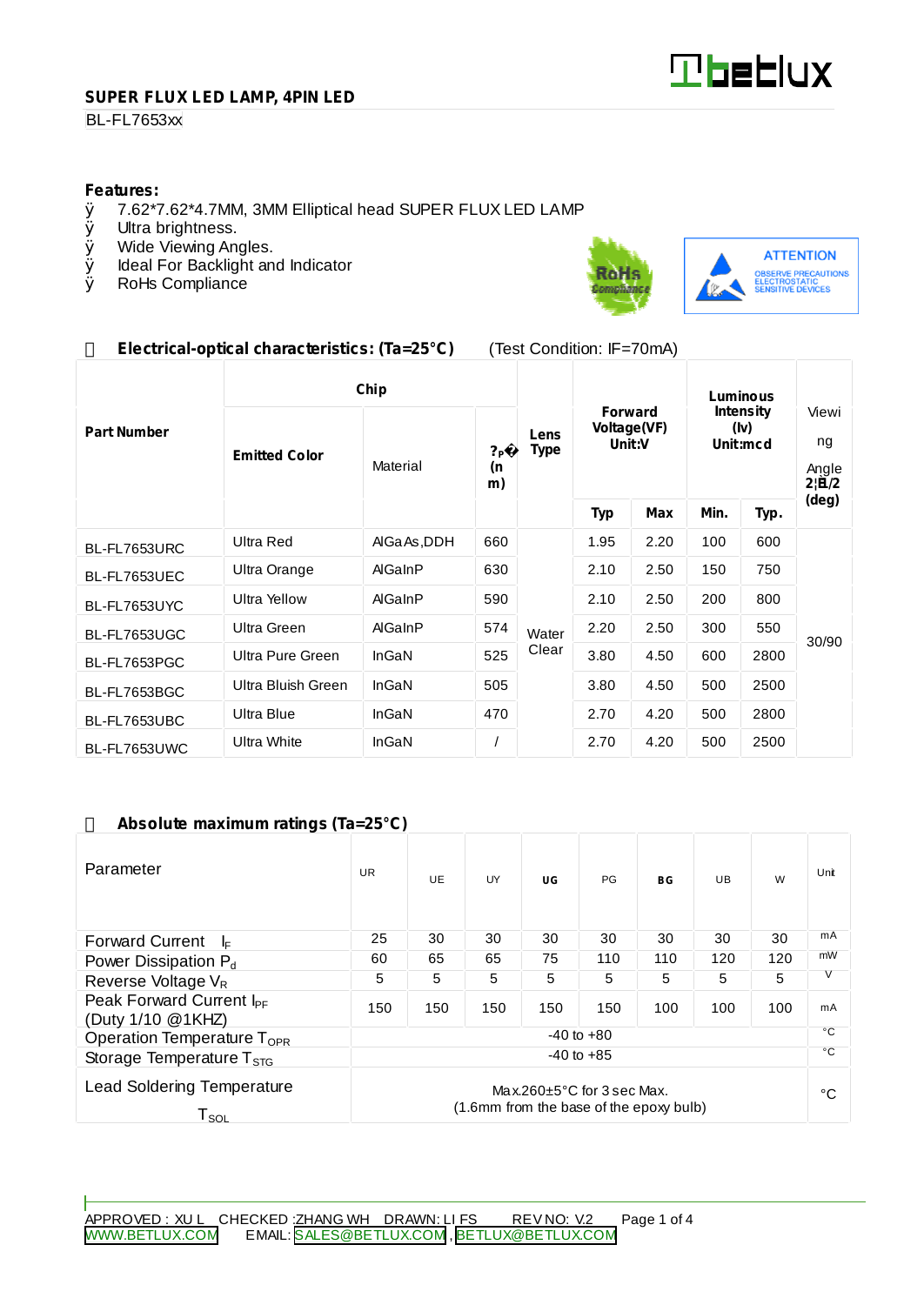

#### BL-FL7653xx

#### **Package configuration & Internal circuit diagram**



Notes:

- 1. All dimensions are in millimeters (inches)
- 2. Tolerance is ±0.25(0.01") unless otherwise noted.
- 3. Specifications are subject to change without notice.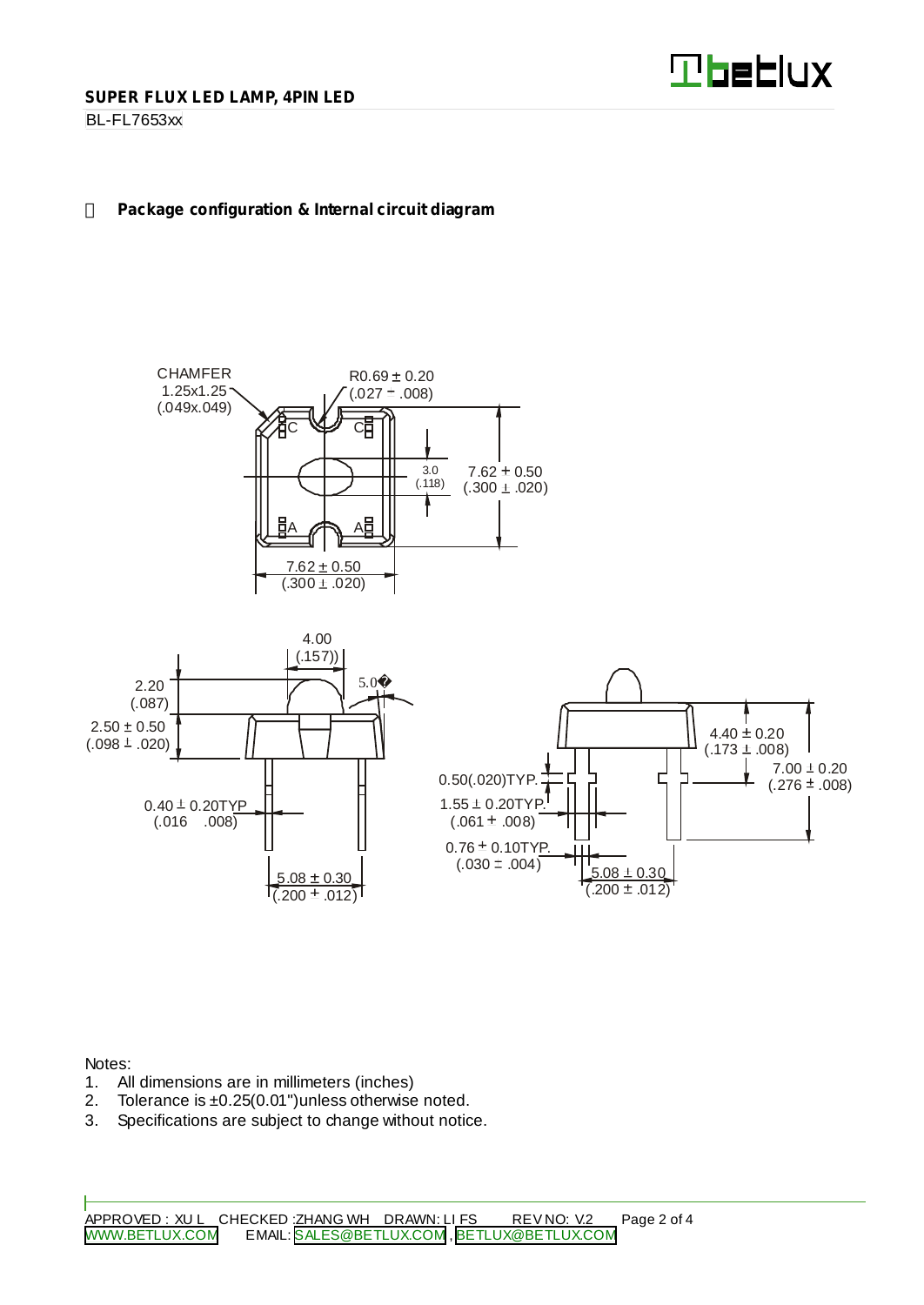#### **SUPER FLUX LED LAMP, 4PIN LED**

BL-FL7653xx

#### **Typical electrical-optical characteristics curves:**



- (1) GaAsP/GaAs 655nm/Red
- (2) GaP 570nm/Yellow Green
- (3) GaAsP/GaP 585nm/Yellow
- (4) GaAsp/GaP 635nm/Orange & Hi-Eff Red
- (5) GaP 700nm/Bright Red
- (6) GaAlAs/GaAs 660nm/Super Red
- (8) GaAsP/GaP 610nm/Super Red
- (9) GaAlAs 880nm
- (10) GaAs/GaAs & GaAlAs/GaAs 940nm
- (A) GaN/SiC 430nm/Blue
- (B) InGaN/SiC 470nm/Blue
- (C) InGaN/SiC 505nm/Ultra Green
- (D) InGaAl/SiC 525nm/Ultra Green



FORWARD VOLTAGE (Vf) FORWARD CURRENT VS. FORWARD VOLTAGE



RELATIVE LUMINOUS INTENSITY VS. FORWARD CURRENT FORWARD CURRENT (mA)



AMBIENT TEMPERATURE Ta( ) FORWARD CURRENTVS. AMBIENT TEMPER ATLIRE



NOTE:25 free air temperature unless otherwise specified